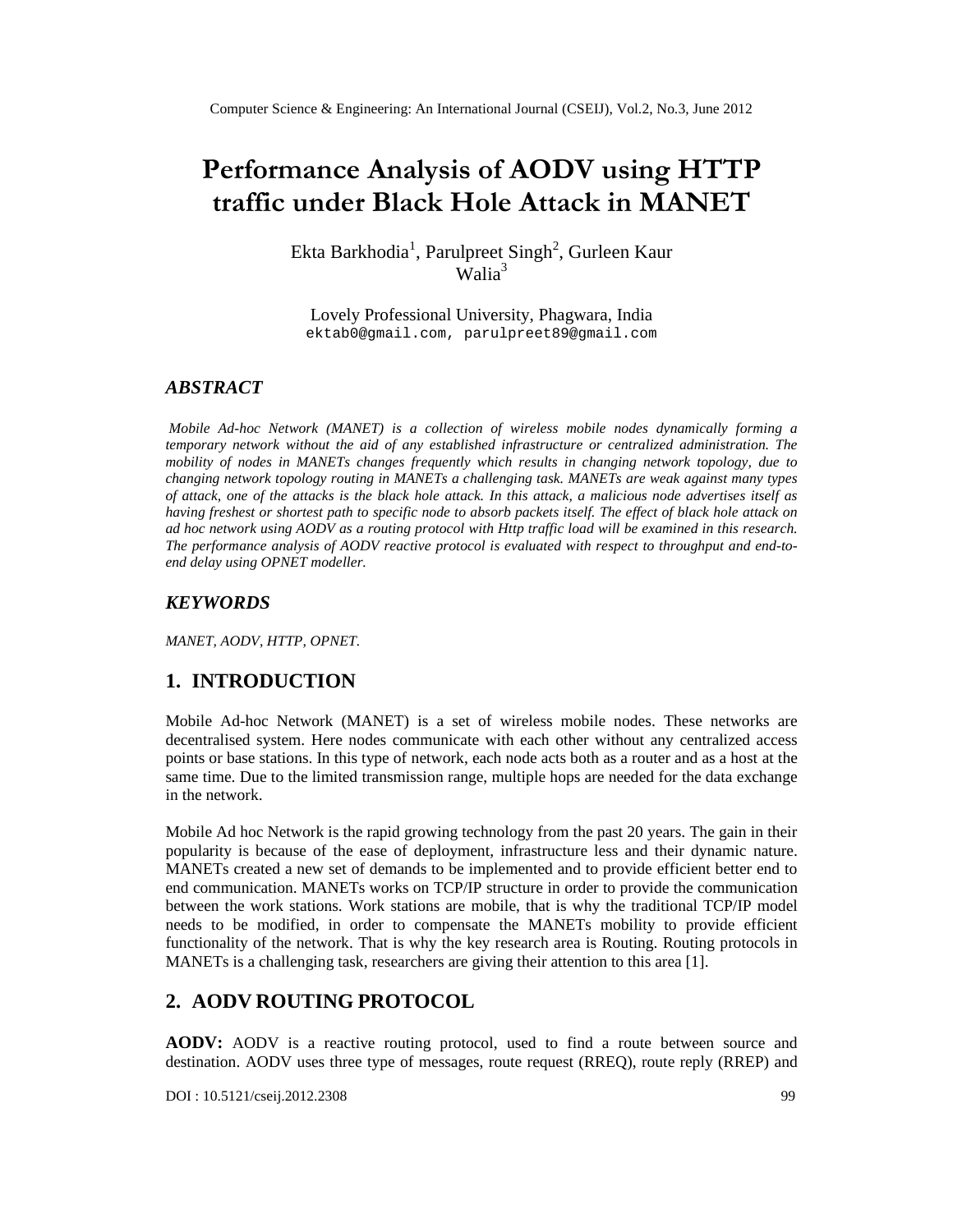route error (RERR). In MANET each node has a routing table contains the information about the route to the specific destination.

**Route discovery mechanism in AODV-** It is used to find the route between the nodes. We can understand this mechanism with the help of an example. When a node "E" wants to start transmission with another node "P", then it will generate a route request message (RREQ). This message is propagated to other nodes. This control message is firstly forward to the neighbours, and that neighbour node forwards the control message to their neighbours' nodes. This process is goes on and on until destination node is located. Once the destination node is located, they generate a control message route reply message (RREP) to the source node. When RREP reaches the source node, a route is established between the source node "E" and destination node "P". Once the route is establish node "E" and "P" can communicate with each other [1].

**Route error in AODV-** When there is an error occur between the nodes, then the RERR message is sent to the source node. We can understand this mechanism by an example. When RREQ message is broadcasted for finding destination node i.e. from node "E" to the neighbours nodes, at node "G" the link is broken between "G" and "P", so a route error RERR message is generated at node "E" and transmitted to the source node informing the source node that there is a route error [1].

**HTTP-** In the simulation environment of HTTP traffic effect evaluation, scenarios have been implemented separately on HTTP heavy traffic load. HTTP traffic has been selected because of its importance in the Internet applications. It has been used with Web to provide secure communication. The simulation attempts to show the effect of HTTP traffic load on the routing protocols. It is assumed that the network includes 40 nodes with speed of 10 m/s. For each investigated scenarios, the performance parameters throughput and delay have been computed and tabulated as shown in Table.

# **3. BLACK HOLE ATTACK**

Black hole attack is one of the possible attacks in MANET. In black hole attack, a malicious node sends the route reply message to the source node in order to advertise itself for having the shortest path to the destination node. The malicious node reply will be received by the requesting node before the reception of the any other node in the network. When this route is created, malicious node receives the data packet now it's up to the malicious node whether to drop all the data or forward it to the unknown locations [3]. Black hole attack in AODV can be describe into two types-

#### **3.1. Internal Black Hole Attack**

As its name implies that it's present in the network internally. Here the internal malicious node fits in between the routes of source and destination. As its present internally so this node make itself an active data route element. At this stage it is now capable of conducting attack with the start of data transmission. This is called an internal attack because here node itself belongs to the network internally. Internal attack is more severe to attack because here malicious node present inside the network actively.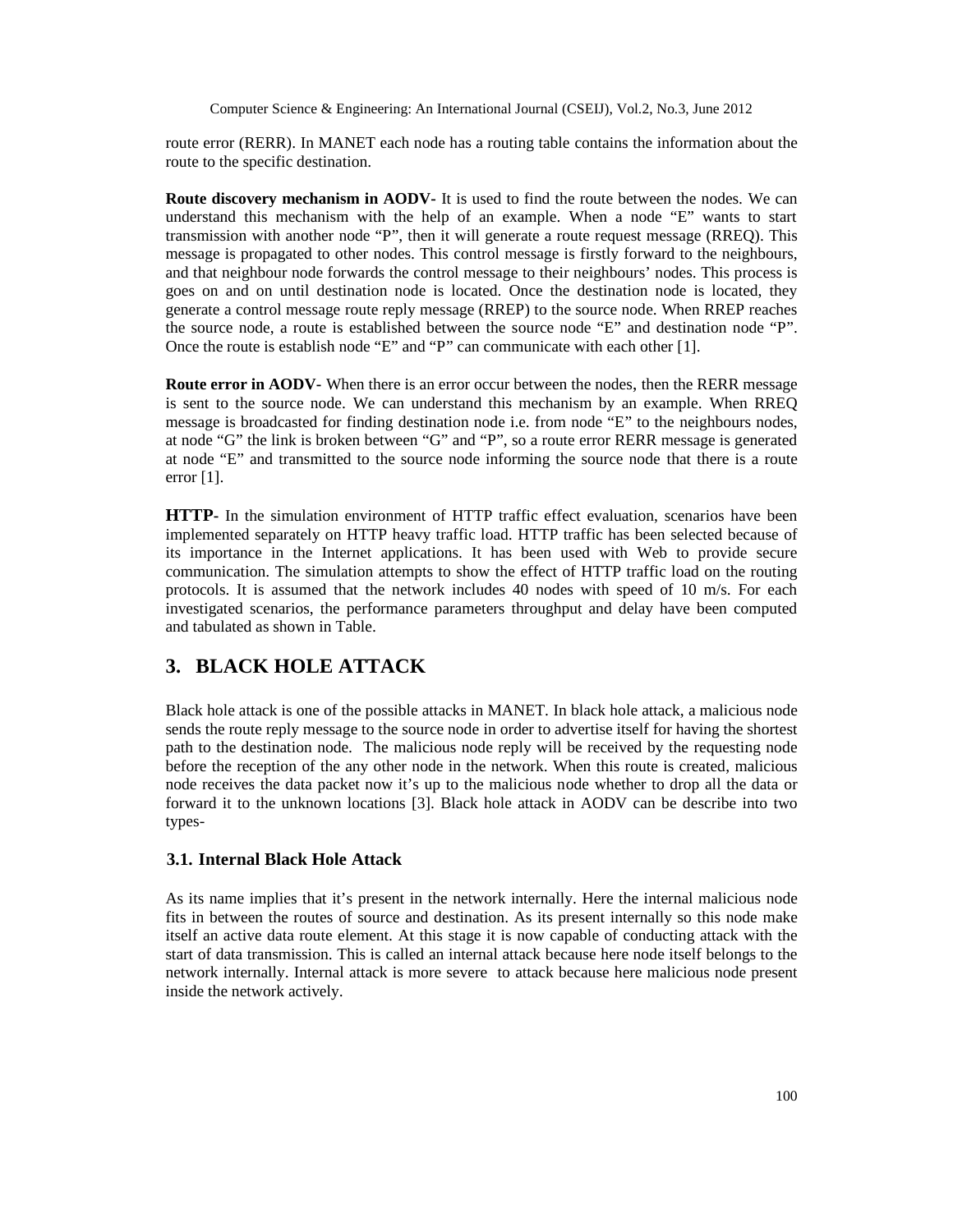#### **3.2. External Black Hole Attack**

As its name implies that this type of attack present externally outside the network. External attacks don't access to the network traffic or create trafficking in the network. External attack can be the internal attack once it gets control of the internal malicious node and then control it to attack other nodes in MANET.

# **4. RELATED WORK**

To protect against the Black Hole Attack, five methods have been proposed. In [4], the method requires the intermediate node to send a RREP packet with next hop information. When a source node receives the RREP packet from an intermediate node, it sends a Further Request to the next hop to verify that it has a route to the intermediate node who sends back the RREP packet, and that it has a route to the destination. When the next hop receives Further Request, it sends Further Reply which includes check result to source node. Based on information in Further Reply, the source node judges the validity of the route. In [6], here in this method requires the intermediate node to send Route Confirmation Request (CREQ) to the next node. Then, next hop node receives CREQ, and look up its cache for a route the destination. If it has one, it sends Route Confirmation Reply (CREP) to source node with its route information. The source judges whether the path in RREP is valid by comparing the information with CREP. In these methods, the operation is added to routing protocol. This operation can increase the routing overhead resulting in performance degradation of MANET which is bandwidth-constrained.

A malicious or corrupted node has to increase the destination sequence number in order to convince the source node that the route provided is sufficient. Based on this analysis, the authors propose a statistical based anomaly detection approach to detect the black hole attack, based on differences between the destination sequence numbers of the received RREPs. Importance of this approach is that it can detect the attack at the least price without any extra routing traffic, and it doesn't require any modification in the existing protocol. However, false positives are the main drawback due to anomaly detection [7].From the characteristics of the Black Hole Attack, we need to take a destination sequence number into account. In [8], feature related to the destination sequence number has not been taken into account as the feature to define the normal state.

# **5. SIMULATION TOOL**

This research is conducted using discrete event simulation software known as OPNET Modeler, which is just one of several tools provided from the OPNET Technologies suite. In order to undertake the experimental evaluation, the most recently available version, namely the OPNET Modeler 14.5 has been adopted in our study [5]. OPNET is one of the most extensively used commercial simulators based on Microsoft Windows platform, which incorporates most of the MANET routing parameters compared to other commercial simulators available.

The network entities used during the design of the network model are wireless server, application configuration, profile configuration, mobility configuration and workstations (nodes). The parameters that have been used in the following experiments are summarized in Table I.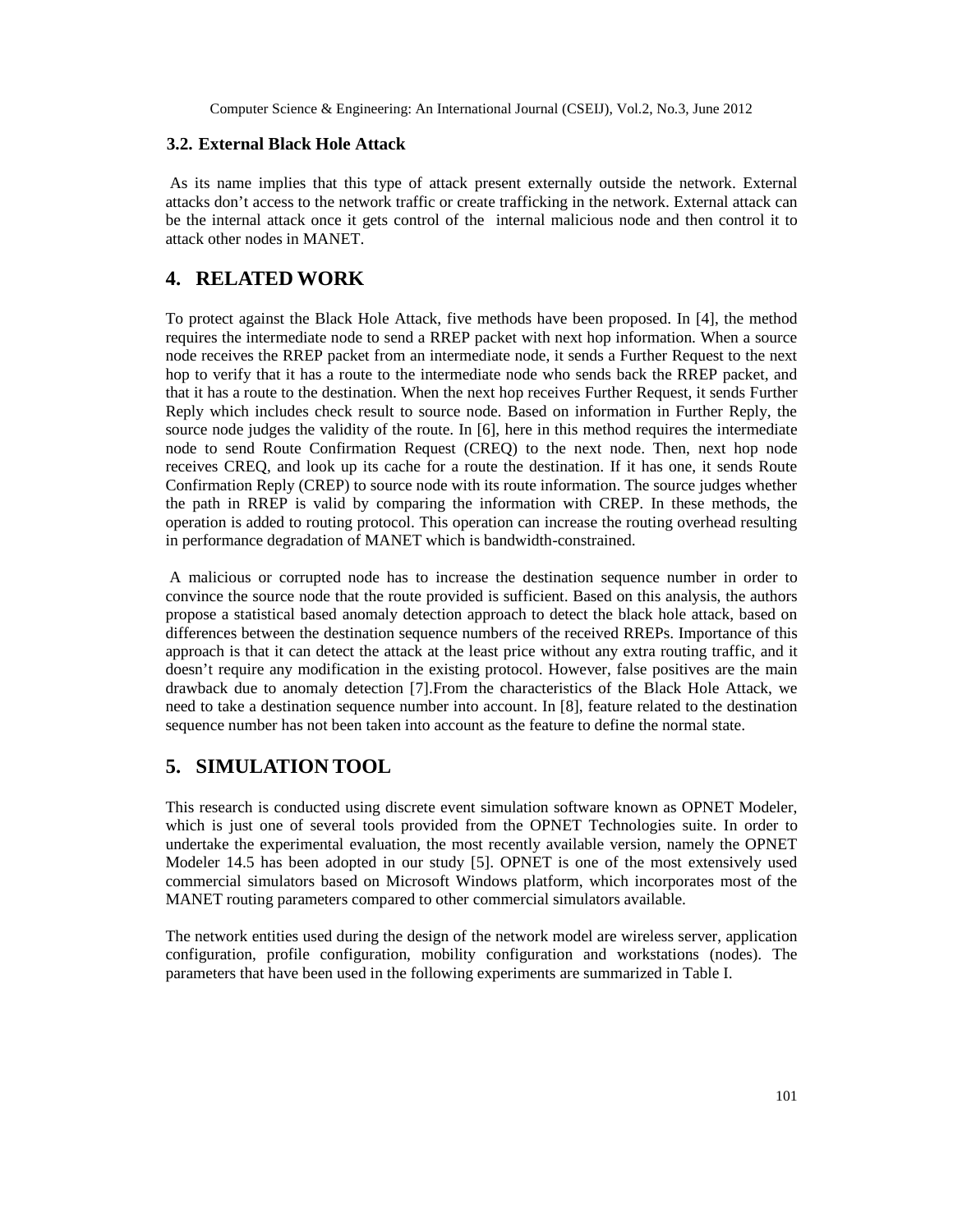| <b>Simulation parameter</b>         | value                |
|-------------------------------------|----------------------|
| Simulator                           | <b>OPNET 14.5</b>    |
| Area                                | $1000m \times 1000m$ |
| Network Size                        | 40 nodes             |
| <b>Mobility Model</b>               | Random way           |
|                                     | point                |
| Traffic type                        | HTTP (heavy          |
|                                     | browsing)            |
| Simulation Time                     | $600 \text{ sec}$    |
| Address mode                        | IPv4                 |
| Packet Reception power<br>threshold | -95                  |

|  | Table 1. Simulation Parameter |  |
|--|-------------------------------|--|
|  |                               |  |

### **6. PERFORMANCE METRICS**

**End-to-End Delay: -** The end-to-end delay is the time needed to traverse from the source node to the destination node in a network. End-to-end delay assesses the ability of the routing protocols in terms of use- efficiency of the network resources.

**Throughput: -** The average rate at which the data packet is delivered successfully from one node to another over a communication network is known as throughput. The throughput is usually measured in bits per second (bits/sec). A throughput with a higher value is more often an absolute choice in every network. Mathematically, throughput can be defined by the following formula.

Throughput= (number of delivered packet \* packet size)/total duration of simulation

#### **7. SIMULATION RESULTS AND ANALYSIS**

A network size of 40 nodes and the file size of 50,000 bytes (for HTTP) in a (1000×1000) square meter area.

This paper represent the scenarios of 40 nodes which are simulated by taking Reactive routing protocols AODV and showing graphically their delay, throughput. The simulation period is 600 seconds in all the cases.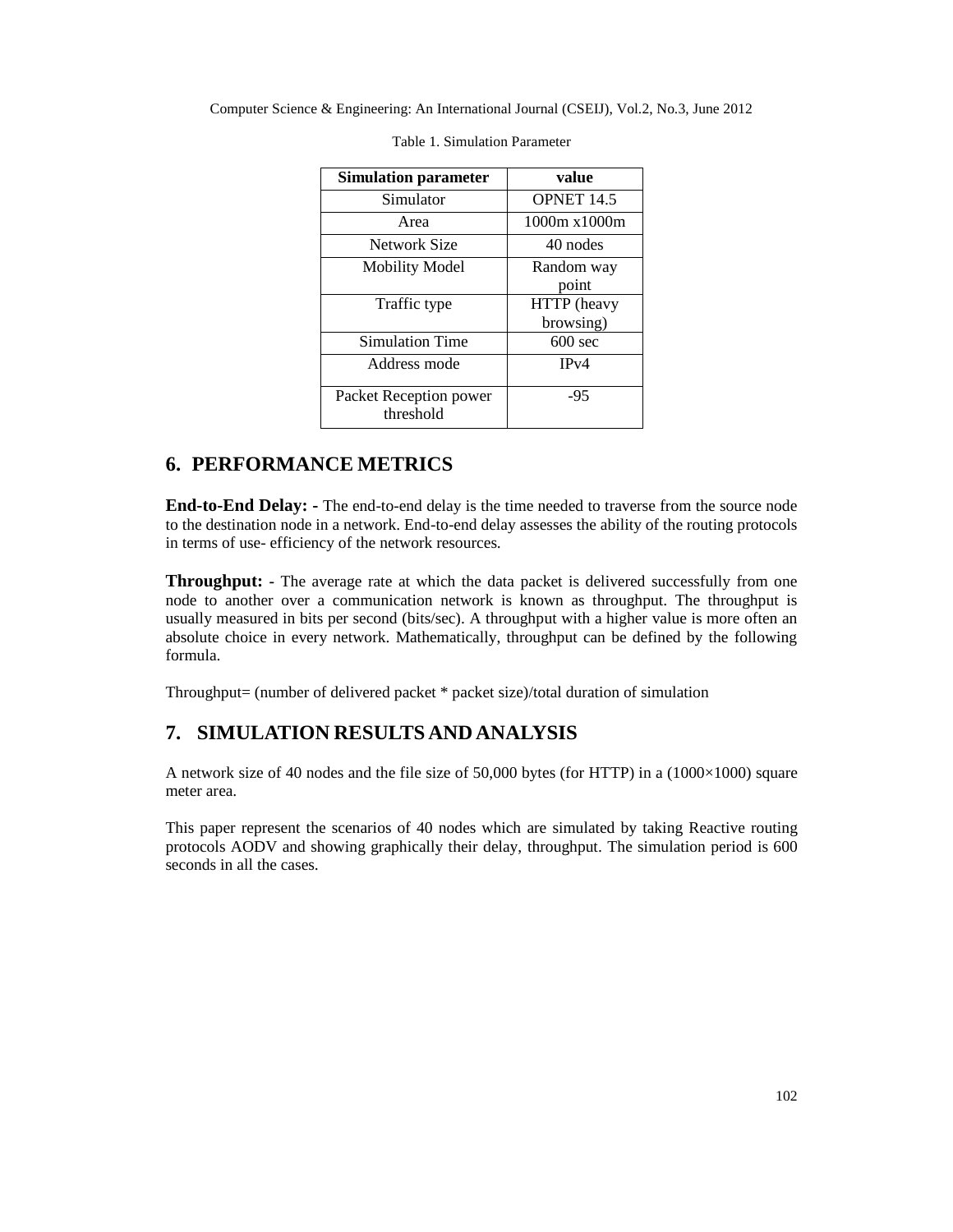

Computer Science & Engineering: An International Journal (CSEIJ), Vol.2, No.3, June 2012

Figure 1. Simulation scenario having 40 nodes



Figure 2. Comparison of Average end to end delay of normal AODV with 1 attacker node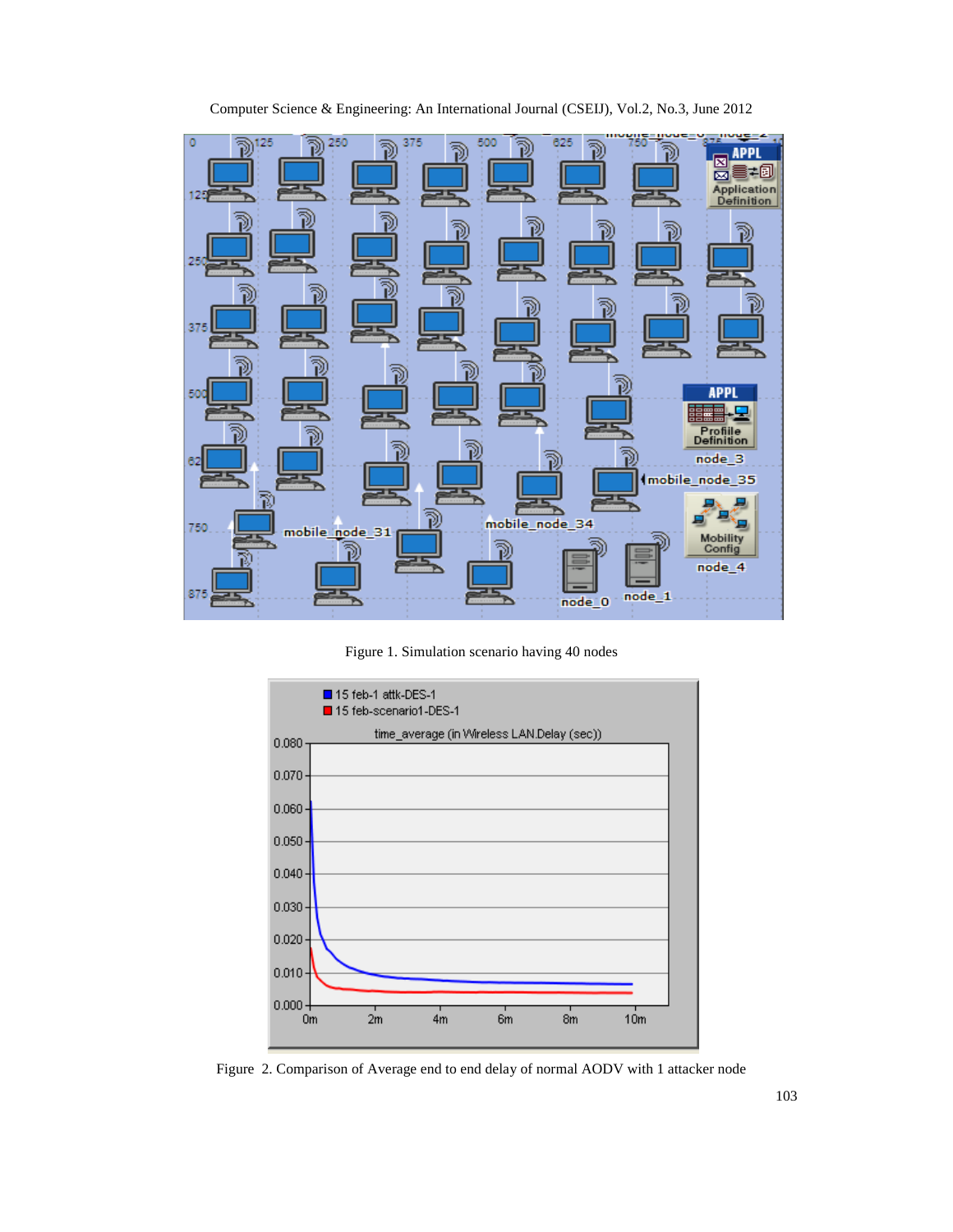In the above figure comparison of end to end delay of normal AODV with 1 attacker node is shown which gives that in case of normal AODV the delay is much less than that of 1 attacker node.



Figure 3.Comparison of Throughputs of normal AODV with 1 attacker node In the above figure comparison of throughput of normal AODV with 1 attacker nodes is shown which gives that the throughput of 1 attacker node is higher than the normal AODV.



Figure 4. Comparison of Average end to end delay of normal AODV with 2 attacker node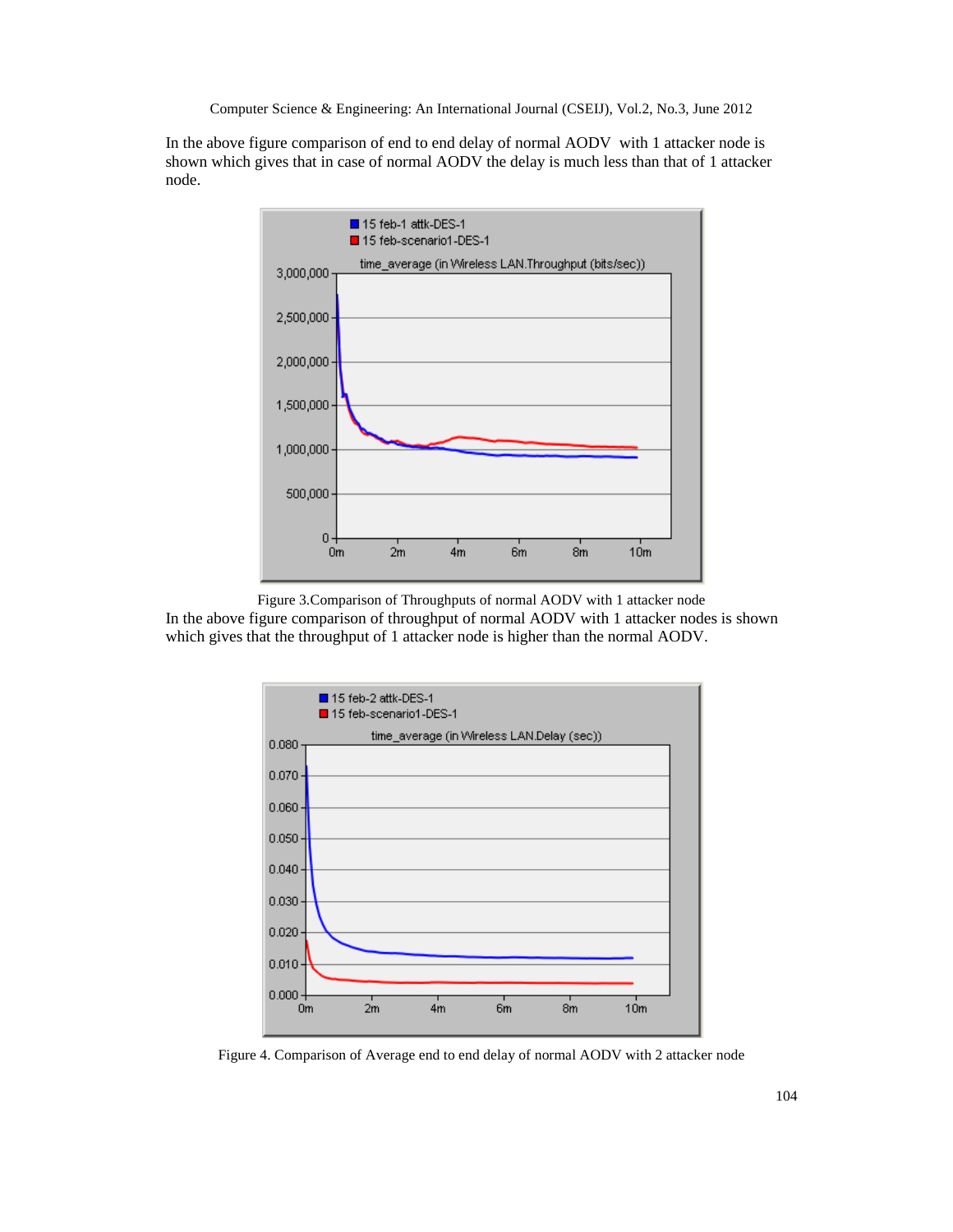In the above figure comparison of end to end delay of normal AODV with 2 attacker nodes is shown which gives that the end to end delay of 2 attacker nodes is more than the normal AODV.



Figure 5. Comparison of Throughputs of normal AODV with 2 attacker node

In the above figure comparison of throughput of normal AODV with 2 attacker nodes is shown which gives that the throughput of 2 attacker nodes is higher than the normal AODV as shown in case of 1 attacker node.



Figure 6. Comparison of Average end to end delay of normal AODV with 3 attacker nodes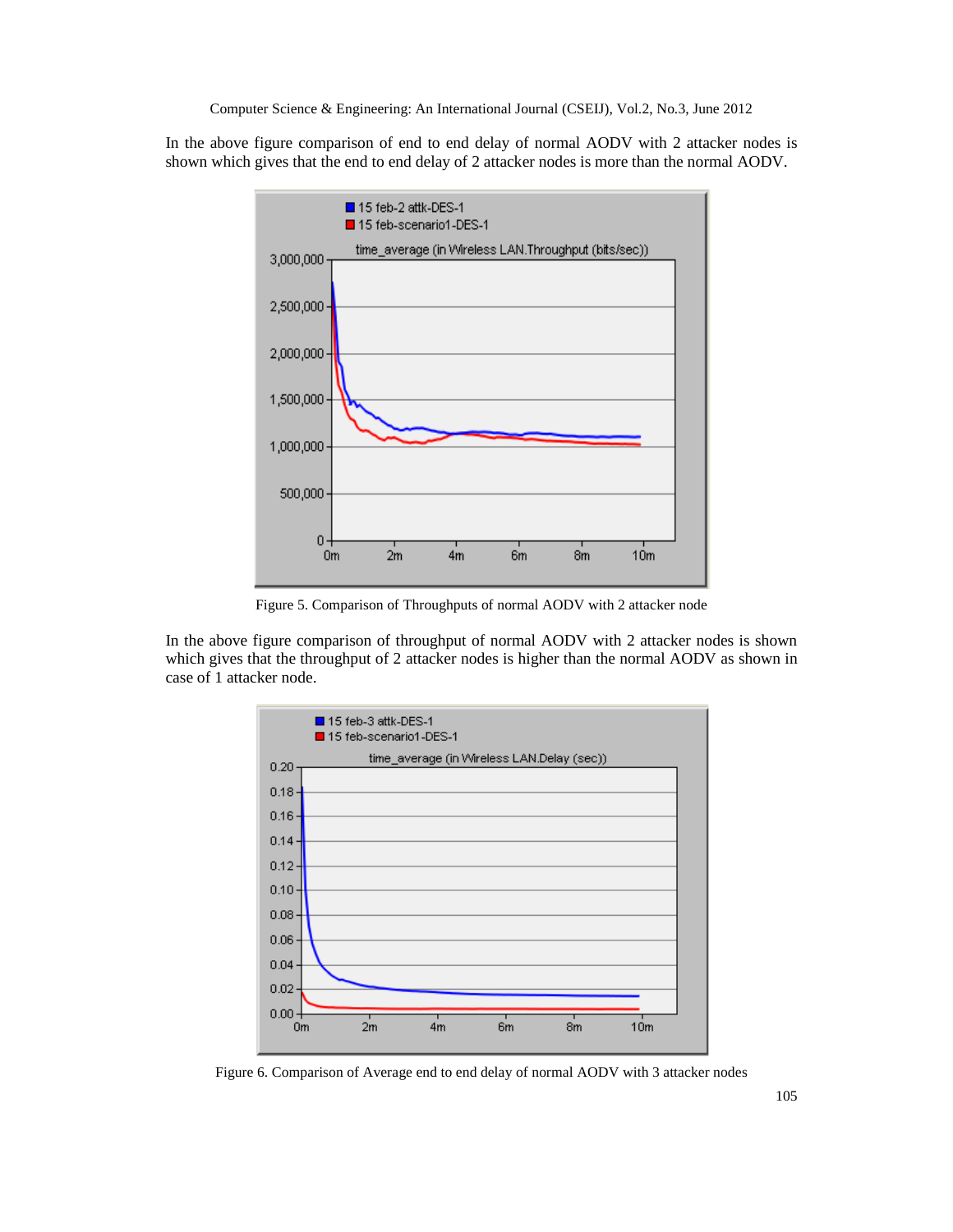In the above figure comparison of end to end delay of normal AODV with 3 attacker nodes is shown which gives that the end to end delay of 3 attacker nodes is much more than as compare to the normal AODV.



Figure 7. Comparison of Throughputs of normal AODV with 3 attacker nodes

In the above figure comparison of throughput of normal AODV with 3 attacker nodes is shown which gives that the throughput of 3 attacker nodes is much higher than the normal AODV as shown in case of 2 attacker nodes.



Figure 8. Comparison of Average end to end delay of normal AODV with 1, 2, 3 attacker nodes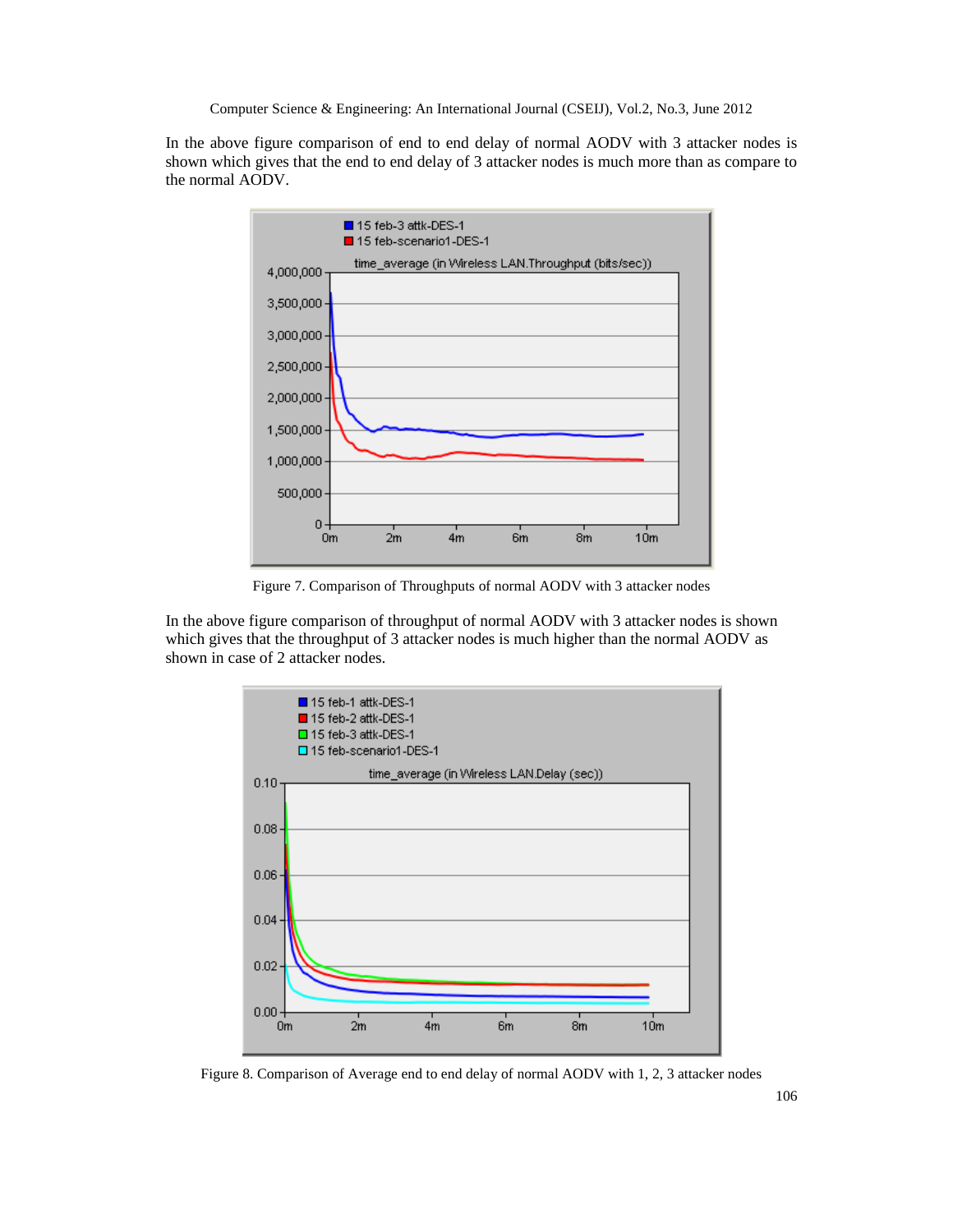As shown in the above figure delay of  $3<sup>rd</sup>$  attacker node is highest while lowest in case of normal AODV.



Figure 9. Comparison of Throughputs of normal AODV with 1, 2, 3 attacker nodes

As shown in the above figure the throughput of  $3<sup>rd</sup>$  attacker node is highest while lowest in case of normal AODV routing protocol.

# **8. CONCLUSION**

The key observations of the research are as follows.

In this paper the performance is made under the presence of malicious node. As the number of malicious nodes increases the average end to end delay is also increases while throughput can be varied as the number of malicious nodes increases. As the number of malicious nodes increases throughput will be increases. In the presence of 3rd attacker node the value of throughput will be highest.

|                       | Delay (sec) | <b>Throughput</b><br>(bits/sec) |
|-----------------------|-------------|---------------------------------|
| Normal<br><b>AODV</b> | 0.018       | 2,500,000                       |
| 1 attacker            | 0.062       | 2,750,000                       |
| 2 attacker            | 0.073       | 2,750,000                       |
| 3 attacker            | 0.18        | 3,700,000                       |

|  |  | Table 2- Resultant value |  |
|--|--|--------------------------|--|
|--|--|--------------------------|--|